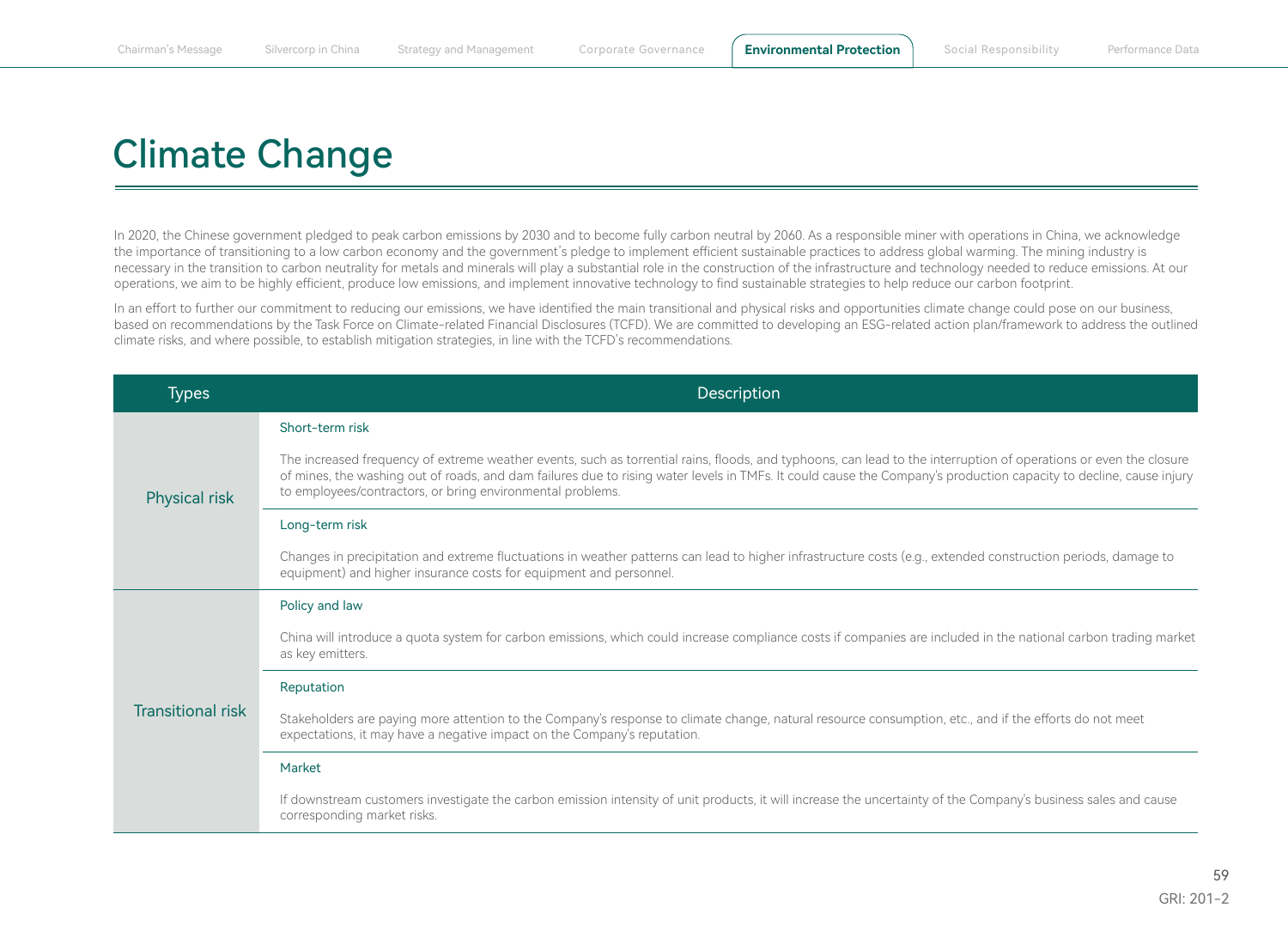## Formulating Energy Conservation and Emission Reduction Strategies

We have adjusted and improved our carbon emission management system to incorporate recent developments in worldwide climate change policies. Our management system outlines our reduction goals and the key tasks that will help us operate as a low-carbon, energy efficient, and low-emission business.

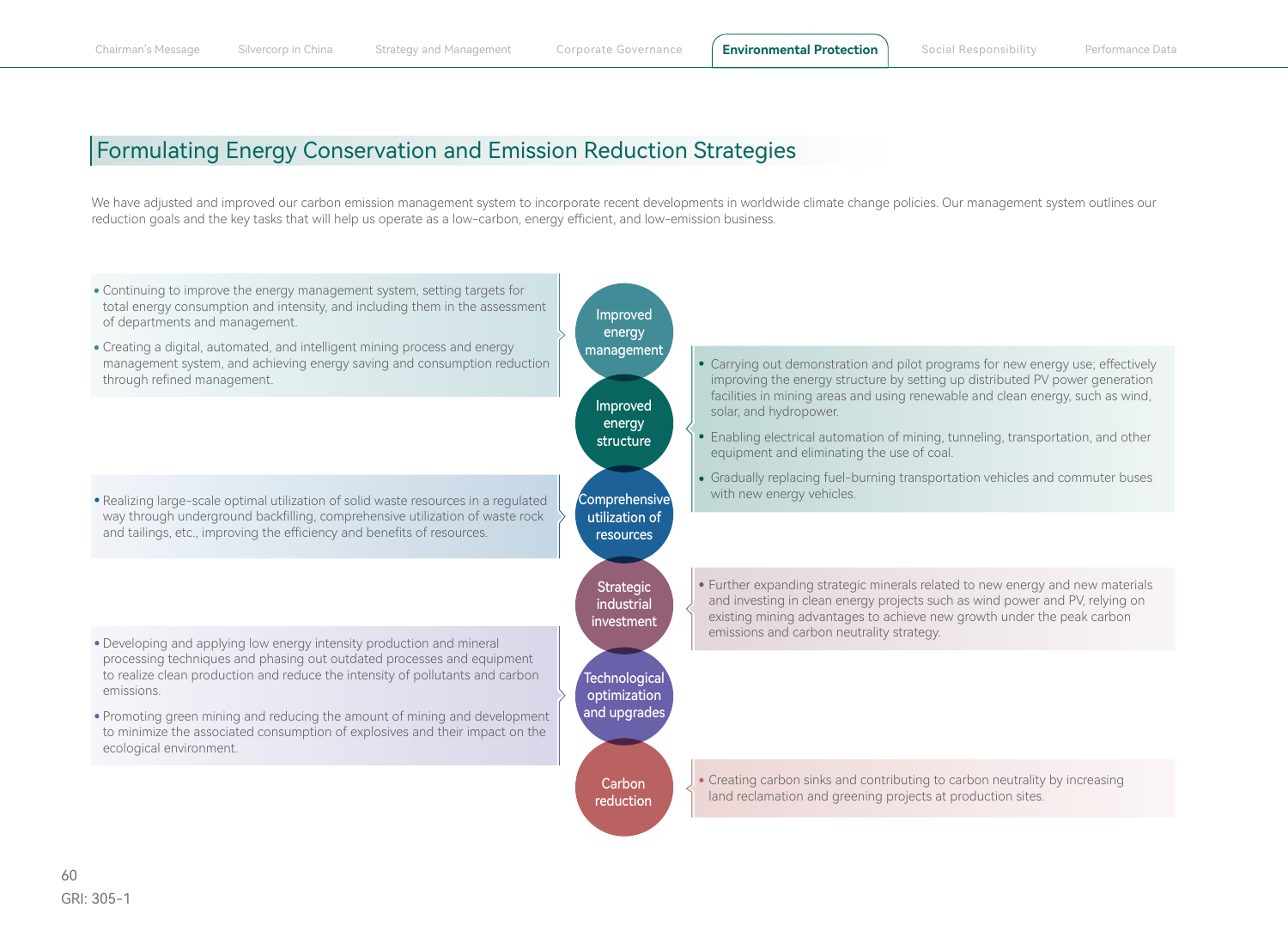### GHG Emissions and Air Pollution

Silvercorp follows all relevant policies, regulations, and standards for preventing and mitigating air pollution. We continue to improve our performance in this regard and fully evaluate our air pollutant emissions to ensure they meet applicable standards. Our approach is based on a circular economic model that promotes high utilization, low emissions, and efficient resource recycling. We constantly optimize our energy consumption structure and encourage the use of new energy and technology to limit our use of fossil fuels and in hopes of eventually establishing a system in which they are non-essential.

#### Dust Pollution Reduction

The Company formulates a targeted plan for dust prevention and treatment, and keeps dust-producing parts and equipment enclosed to control dust at the source. We strengthen dust prevention measures during production and transportation and promote the modernization of dust control systems and capabilities.

| <b>GHG Emissions Note1</b>                                    | Fiscal 2021 | Fiscal 2020   Fiscal 2019 |          |
|---------------------------------------------------------------|-------------|---------------------------|----------|
| Direct (Scope 1) GHG emissions                                | 1.803       | 1.535                     | 2,032    |
| Including:Diesel (tonnes CO2-eq)                              | 1.559       | 1.335                     | 1,824    |
| Gasoline (tonnes CO <sub>2-eq)</sub>                          | 244         | 200                       | 208      |
| Coal (tonnes CO <sub>2-eq)</sub> Note2                        | $\Omega$    | $\bigcap$                 | $\Omega$ |
| Liquified petroleum gas (LGP) (tonnes $CO2 - eq$ ) Note3      | $\bigcap$   | ∩                         | $\Omega$ |
| Indirect (Scope 2) GHG emissions                              | 63.120      | 57.962                    | 56.240   |
| Including: Electricity (tonnes $CO2 - eq$ )                   | 63,120      | 57.962                    | 56,240   |
| Total (Scope 1 and Scope 2) GHG emissions (tonnes $CO_2$ -eq) | 64,922      | 59,498                    | 58.272   |

Note 1: According to China Energy Statistical Yearbook 2020 edition and Guide to Accounting Methods and Reporting of GREENHOUSE Gas Emissions of Mining Enterprises, we have adjusted the conversion factors of greenhouse gas emissions. See page 106 for more details about calculation.

Note 2: Silvercorp replaced coal-fired boilers with electric boilers at all its mines in 2018, so coal is no longer used.

Note 3: Silvercorp replaced all liquefied gas stoves with electric stoves in all its mines in 2018, so LGP is no longer used.

| Sources of Dust         | <b>Dust Control Methods</b>                                                                                                                                                |
|-------------------------|----------------------------------------------------------------------------------------------------------------------------------------------------------------------------|
| Waste rock              | Reducing dust with dust nets and water-<br>spraying.                                                                                                                       |
| Transportation<br>roads | Regularly cleaning the transportation roads,<br>covering up the transportation vehicles, and<br>automatically cleaning vehicles entering and<br>exiting our plants.        |
| Ore stockpiles          | Paving the ore storage facilities and spraying<br>water to reduce dust                                                                                                     |
| Industrial sites        | Using wet dust removal equipment and bag<br>filters in the processing plant; installing dust<br>collection facilities and water spraying at the<br>dust production points. |